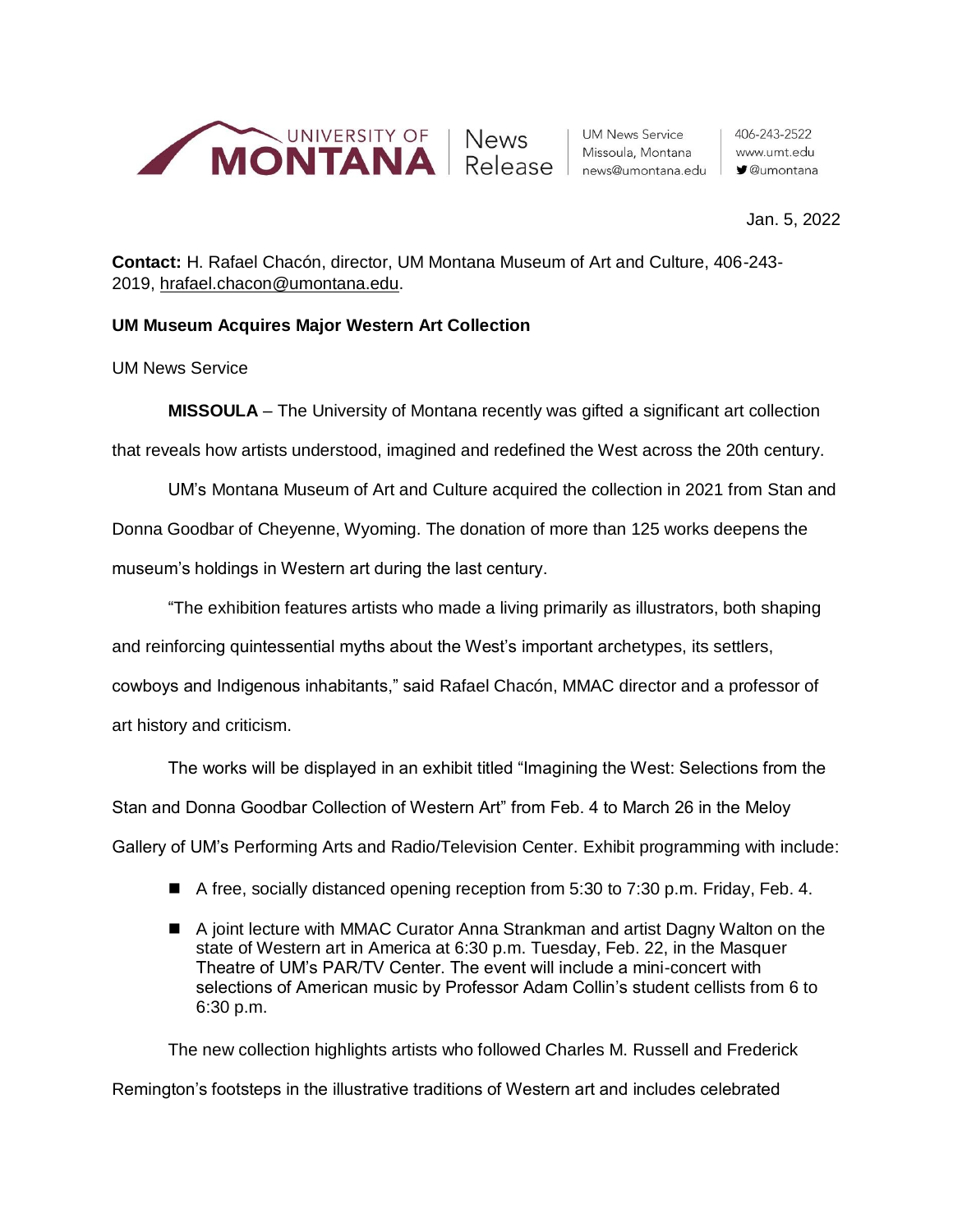Montana artists such as John Clarke, Jo De Yong, Elizabeth Lochrie, Ace Powell and O.C. Seltzer. The collection also contains the works of California artists Edward Borein, Will James and Olaf Wieghorst and modernists Frances Senska and Peter Voulkos.

"These artists diffused notions of the West by way of popular prints, cartoons and graphic illustrations – especially for pulp fiction and magazines – and small-scale bronze sculptures," Chacón said.

Stan Goodbar was born in Great Falls in 1929 and raised in Chester, Montana. He briefly attended college in Great Falls before serving in the U.S. Navy for four years. Returning from Korea in 1952, Goodbar married Donna Jeppesen, who attended UM and received her teaching certification from Eastern Montana College in Billings. Their marriage lasted close to 70 years, until Donna passed away early in 2021.

After completing his military service, Stan also attended UM, earning a business degree in 1956. The Goodbars lived in Chester, Missoula, Helena, Denver, Billings and finally Cheyenne. They were active in civic organizations in all three states.

The Goodbars began collecting Western art and artifacts while Stan worked as district manager for the telephone company in Billings. Gallery owner and philanthropist Dale Hawkins introduced them to all genres of Western art. While living in Helena, the Goodbars also befriended Bob Morgan, an artist and director/curator at the Montana Historical Society, who connected them to other artists. The Goodbars formed lifelong friendships with beloved artists like Nick Eggenhofer.

"Not long after Donna's passing, Stan generously gifted their collection to the MMAC and UM," Chacón said.

## ###

**Photo**: Nick Eggenhoffer, "Cowboy Surrendering," no date, dry brush, MMAC: Stan and Donna Goodbar Collection. (Photo by Eileen Rafferty)